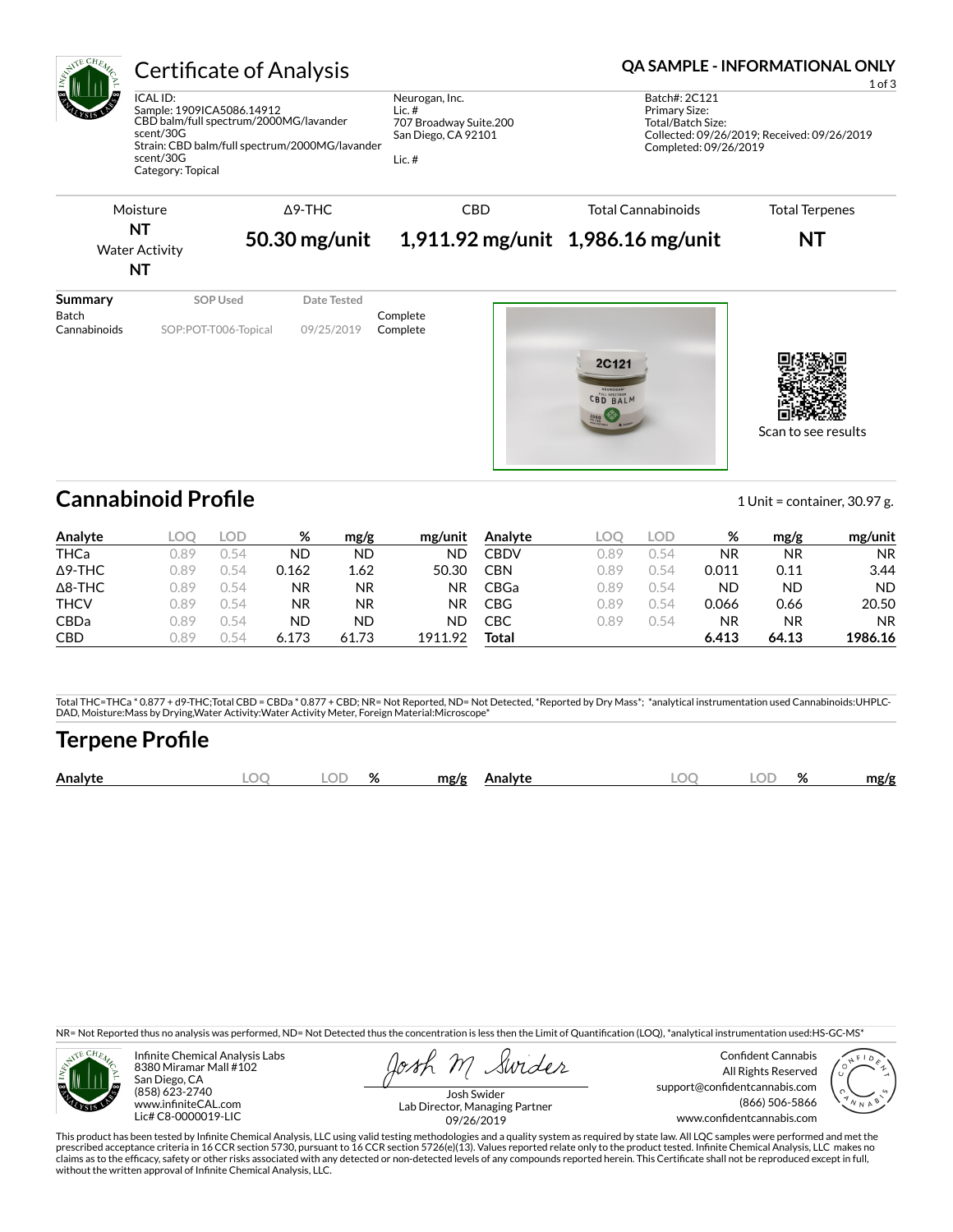

ICAL ID: Sample: 1909ICA5086.14912 CBD balm/full spectrum/2000MG/lavander scent/30G Strain: CBD balm/full spectrum/2000MG/lavander scent/30G Category: Topical

Neurogan, Inc. Lic. # 707 Broadway Suite.200 San Diego, CA 92101

Lic. #

Certificate of Analysis **Certificate of Analysis QA SAMPLE - INFORMATIONAL ONLY** 

2 of 3

Batch#: 2C121 Primary Size: Total/Batch Size: Collected: 09/26/2019; Received: 09/26/2019 Completed: 09/26/2019

# **Residual Solvent Analysis**

| Category 1 | LOC | LOD | .imit | Status | Category 2 | LOO | LOD | .imit | Status | Category 2 | $\Omega$ | LOD. | ∟imi† | Status |
|------------|-----|-----|-------|--------|------------|-----|-----|-------|--------|------------|----------|------|-------|--------|
|            |     |     |       |        |            |     |     |       |        |            |          |      |       |        |

NR= Not Reported thus no analysis was performed, ND= Not Detected thus the concentration is less then the Limit of Quantification (LOQ),\*analytical instrumentation used=HS-GC-MS\*

## **Heavy Metal Screening**

| $\overline{\phantom{a}}$<br>$\mathcal{M}$<br>$-$<br>$\sim$ | $\cap$<br>∵ ا اب | Limit | Status |
|------------------------------------------------------------|------------------|-------|--------|
|                                                            |                  |       |        |

NR= Not Reported thus no analysis was performed, ND= Not Detected thus the concentration is less then the Limit of Quantification (LOQ), \*analytical instrumentation used:ICP-MS\*

## **Microbiological Screening**

| `≏sult |
|--------|
|--------|

ND=Not Detected; \*analytical instrumentation used:qPCR\*



Infinite Chemical Analysis Labs 8380 Miramar Mall #102 San Diego, CA (858) 623-2740 www.infiniteCAL.com Lic# C8-0000019-LIC

Josh M Swider

Confident Cannabis All Rights Reserved support@confidentcannabis.com (866) 506-5866 www.confidentcannabis.com



Josh Swider Lab Director, Managing Partner 09/26/2019

This product has been tested by Infinite Chemical Analysis, LLC using valid testing methodologies and a quality system as required by state law. All LQC samples were performed and met the prescribed acceptance criteria in 16 CCR section 5730, pursuant to 16 CCR section 5726(e)(13). Values reported relate only to the product tested. Infinite Chemical Analysis, LLC makes no<br>claims as to the efficacy, safety o without the written approval of Infinite Chemical Analysis, LLC.